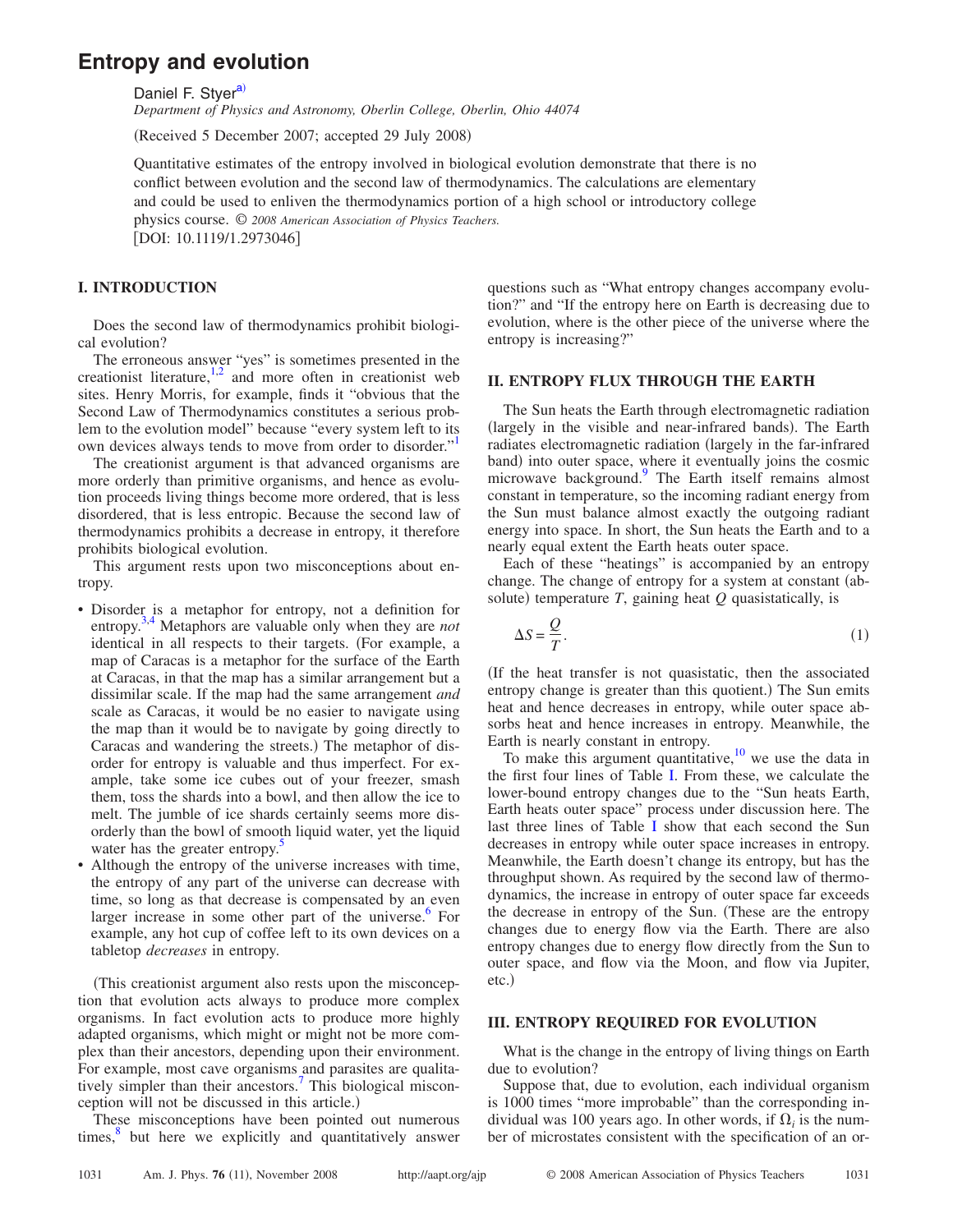<span id="page-1-0"></span>Table I. Temperature, heat, and lower-bound entropy values.

| <b>Quantity</b>                                                  | Value                                  |
|------------------------------------------------------------------|----------------------------------------|
| Mean temperature of the Sun's surface <sup>a</sup>               | 5778 K                                 |
| Mean temperature of the Earth's surface <sup>b</sup>             | 288 K                                  |
| Mean temperature of the cosmic microwave background <sup>c</sup> | $2.728 \pm 0.004$ K                    |
| Solar energy absorbed by the Earth each second <sup>d</sup>      | $(1.21 \pm 0.01) \times 10^{17}$ J     |
| Sun's entropy decrease each second                               | $(20.9 \pm 0.1) \times 10^{12}$ J/K    |
| Cosmic microwave background's entropy increase each<br>second    | $(44\,400 \pm 400) \times 10^{12}$ J/K |
| Earth's entropy throughput each second                           | $(420 \pm 4) \times 10^{12}$ J/K       |

 ${}^{a}$ Reference [11.](#page-2-15) <sup>b</sup>Reference [12.](#page-2-16)  ${}^{\rm c}$ Reference [13.](#page-2-17) Reference [14.](#page-2-18)

ganism 100 years ago, and  $\Omega_f$  is the number of microstates consistent with the specification of today's "improved and less probable" organism, then

$$
\Omega_f = 10^{-3} \Omega_i. \tag{2}
$$

<span id="page-1-1"></span>I regard this as a very generous rate of evolution, but you may make your own assumption.

The statistical definition of entropy (in the microcanonical ensemble) is

$$
S = k_B \ln \Omega,\tag{3}
$$

where the Boltzmann constant is  $k_B$ = 1.38 × 10<sup>-23</sup> J/K. If the assumption in Eq.  $(2)$  $(2)$  $(2)$  is used, then the corresponding difference in entropy of the organism of today versus the organism of a century ago is

$$
S_f - S_i = k_B \ln \Omega_f - k_B \ln \Omega_i = k_B \ln(\Omega_f/\Omega_i)
$$
 (4a)

$$
=k_B \ln(10^{-3}) = k_B(-6.91)
$$
 (4b)

$$
=-9.53 \times 10^{-23} \text{ J/K}.
$$
 (4c)

That's the entropy change over 100 years. The entropy change per second is  $-3.02 \times 10^{-30}$  J/K.

How many individual organisms are there on Earth? The number of eukaryotic species<sup>15</sup> on Earth is unknown, but has been estimated at 5–15 million. We will be generous and estimate the number of species as  $10<sup>8</sup>$ . The number of individuals of each species is also unknown, but the human population is about  $6 \times 10^9$ . If every species were so numerous, there would be about  $10^{18}$  eukaryotic individuals on Earth. By contrast, the Earth's population of prokaryotes has been estimated<sup>16</sup> at  $4-6\times10^{30}$ . We adopt  $10^{32}$  as a generous overestimate for the number of organisms on Earth.

If each of these organisms were evolving at the rate assumed in Eq.  $(2)$  $(2)$  $(2)$ , the change in entropy of the biosphere each second would be

$$
-302 \text{ J/K}.\tag{5}
$$

<span id="page-1-2"></span>In contrast we found earlier that a lower bound for the Earth's entropy throughput each second is about

$$
420 \times 10^{12} \text{ J/K}.
$$
\n
$$
\tag{6}
$$

In other words, at a minimum the Earth is bathed in about one trillion times the amount of entropy flux required to support the rate of evolution assumed here.

Presumably the entropy of the Earth's biosphere is indeed decreasing by a tiny amount due to evolution, and the entropy of the cosmic microwave background is increasing by an even greater amount to compensate for that decrease. But the decrease in entropy required for evolution is so small compared to the entropy throughput that would occur even if the Earth were a dead planet, or if life on Earth were not evolving, that no measurement would ever detect it.

#### **ACKNOWLEDGMENTS**

Two anonymous referees made valuable suggestions that improved this article significantly.

### **APPENDIX: SUGGESTED PROBLEMS**

The following problems can be assigned to students to drive home the points made in this article.

- 1. *Inverse problem*. Suppose that the Earth's entropy output were increased by one part per million due to the evolution of living things on Earth. (Such an increase would have no measurable effect on the Earth's energy balance.) After 100 years, how many times more "improved and less probable" would each individual organism be? That is, what is the ratio  $\Omega_i/\Omega_f$ ?) (Answer:  $10^{4.17 \times 10^{12}}$  times.)
- 2. *Cambrian explosion*. It is generally agreed that the greatest rate of evolution ever witnessed by Earth occurred during the Cambrian period, from 542 million years ago to 488 million years ago. During this "Cambrian explosion" multicellular organisms diversified into remarkable variety. $17$  Suppose that during the Cambrian period the biosphere's entropy decreased due to evolution at the rate calculated in Eq.  $(5)$  $(5)$  $(5)$ . And suppose that at the end of the Cambrian there were  $10^{18}$  multicellular individuals. How much "improved and less probable" would each organism be, relative to its (possibly single-celled) ancestor at the beginning of the Cambrian period? (Answer:  $10^{1.80 \times 10^{22}}$ times.)
- 3. *The probability of life*. The famous bacterium *Escherichia coli* contains a strand of DNA consisting of 4 639 221 base pairs, $18$  each of which can be in any of four states  $(denoted A, C, G, or T).$
- $(a)$  How many DNA configurations are possible in a strand of this length? (Answer:  $4^{4.639.221} \approx 10^{2.790.000}$ ).